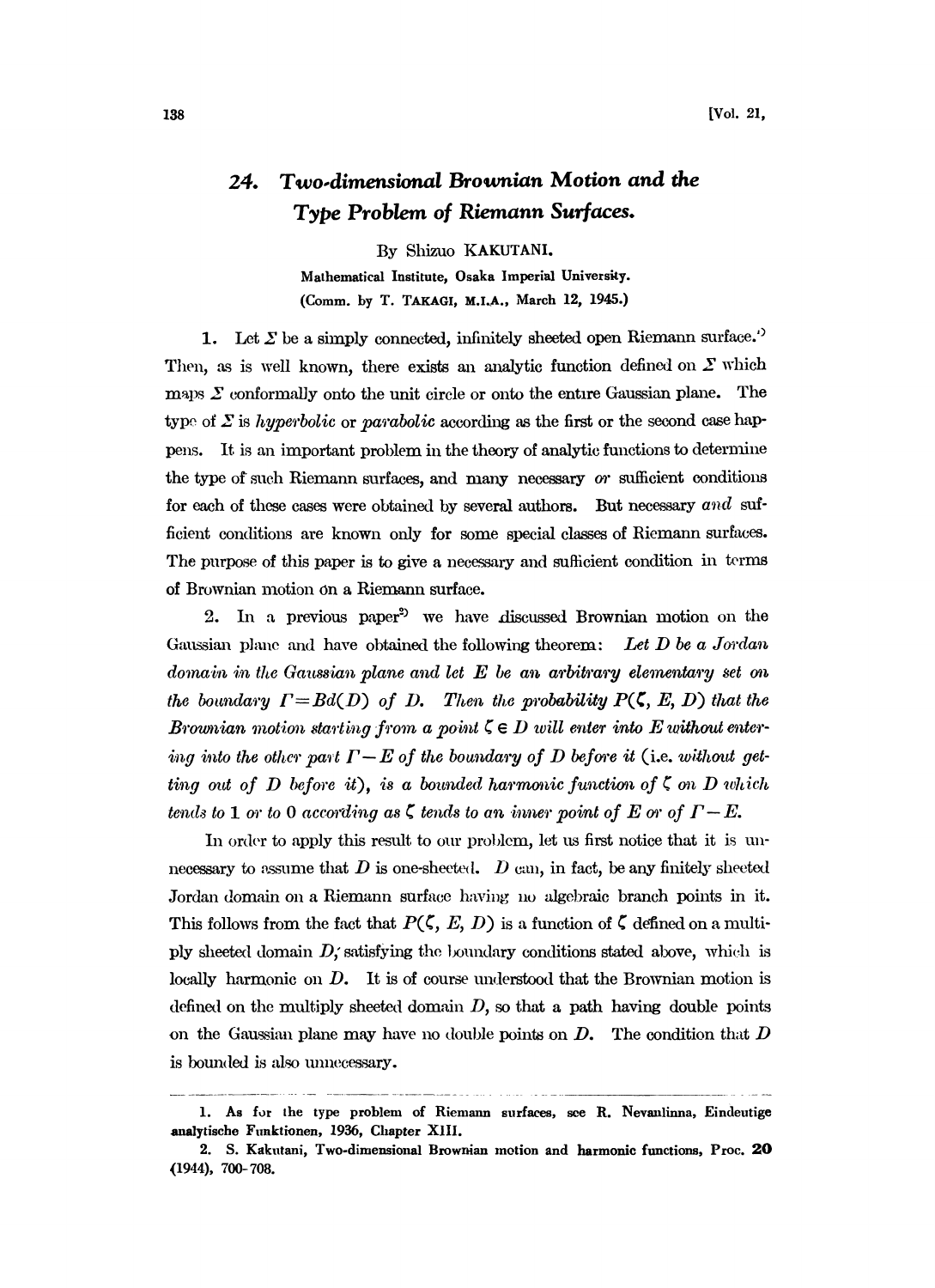## No. 3.] Twc-dimensional Brownian Motion and the Type Problem of Riemann Surfaces. 139

Next we notice that the existence of a finite number of algebraic branch points  $A = \{a_1, \ldots, a_p\}$  in D does not affect the validity of our theorem if we adopt the following convention: if  $\alpha$  is an algebraic branch point of  $D$ , then  $P(a, E, D)$  is defined as the limit of  $P(\zeta, E, D)$  as  $\zeta$  tends to a on the multiply sheeted domain  $D$ . This follows from the following two facts: (i) for any  $\in D-A$ , the probability that the Brownian motion on D starting from  $\zeta$  will hit at an algebraic branch point of  $D$  (without getting out of  $D$  before it) is zero, (ii)  $P(\zeta, E, D)$  is a bounded harmonic function defined on  $D-A$  and every algebraic branch point of D is a removable singularity of  $P(\zeta, E, D)$ .

Thus  $D$  can be any finitely sheeted Jordan domain on a Riemann surface, bounded or not, having a finite number of algebraic branch points in it Such a domain  $D$  will be called a *Riemann-Jordan domain*.

3. Let  $\Sigma$  be a simply connected, infinitely sheeted open Riemann surface. We assume that  $\Sigma$  is given as the union of an increasing sequence of Riemann Jordan domains  $\{D_n\}_{n=1, 2, \ldots}$  such that  $\overline{D}_n \subset D_{n+1}, n=1, 2, \ldots$  This means that  $D_n$  is a subdomain of  $D_{n+1}$ , both being considered as multiply sheeted domains, and that the boundary  $\Gamma_n=Bd(D_n)$  of  $D_n$  is contained in  $D_{n+1}$ .

Let  $D_0$  be a simply connected Riemann-Jordan domain on  $\Sigma$  with the boundary  $\Gamma_0 = Bd(D_0)$ , so that  $\Sigma - \overline{D}_0$  is a doubly connected subdomain of  $\Sigma$ whose boundary relative to  $\Sigma$  is exactly  $\Gamma_0$ . For example, take as D a small one sheeted circular domain on  $\Sigma$  having no algebraic branch points of  $\Sigma$  in it.<br>We may assume that  $\overline{D} \subset D$ We may assume that  $\overline{D}_0 \subset D_1$ .

For any  $n \geq 1$  and for any  $\zeta \in D_n-\overline{D_0}$ , let  $u_n(\zeta)=P(\zeta,\Gamma_0,\ D_n-\overline{D_0})$  be the probability that the Brownian motion starting from  $\zeta$  will enter into  $\Gamma_0$ without entering into  $\Gamma_n = Bd(D_n)$  before it. Then  $u_n(\zeta)$  is a bounded harmonic function defined on  $D_n-\overline{D_0}$  which tends to 1 or to 0 according as  $\zeta$  tends to a point on  $\Gamma_0$  or on  $\Gamma_n$ .

It is clear that  $u_n(\zeta) \leq u_{n+1}(\zeta)$  on  $D_n-\overline{D}_0$ ,  $n=1, 2, \ldots$  Hence  $\lim_{n\to\infty}$  $u_n(\zeta)=u(\zeta)$  exists and is harmonic on  $\Sigma-\overline{D_0}=\bigcup_{n=1}^{\infty}(D_n-\overline{D_0})$ .  $u(\zeta)$  is the probability that the Brownian motion on  $\Sigma$  starting from  $\zeta$  will enter into  $\Gamma_0=$  $Bd(D_0)$  (without getting out of  $\Sigma-\overline{D}_0$  before it). We shalf denote this probability by  $P(\zeta, \Gamma_0, \Sigma - \overline{D}_0)$ . Then our main result may be stated as follows:

Theorem.  $u(\zeta)=P(\zeta, \Gamma_0, \Sigma-\overline{D_0})$  is either  $<1$  throughout on  $\Sigma-\overline{D_0}$ or  $\equiv$ 1 on  $\Sigma - \overline{D}_0$  according as  $\Sigma$  is of hyperbolic or of parabolic type.

*Proof.* Let  $\zeta_0 \in D_0$  be an arbitrary point. Let  $\omega = \varphi(\zeta)$  be an analytic function satisfying  $0 = \varphi(\zeta_0)$  which maps  $\Sigma$  conformally onto the unit circle  $\Sigma'$  $=\{\omega \mid |\omega| < 1\}$  or onto the entire Gaussian plane  $\Sigma' = \{\omega \mid |\omega| < \infty\}$  according